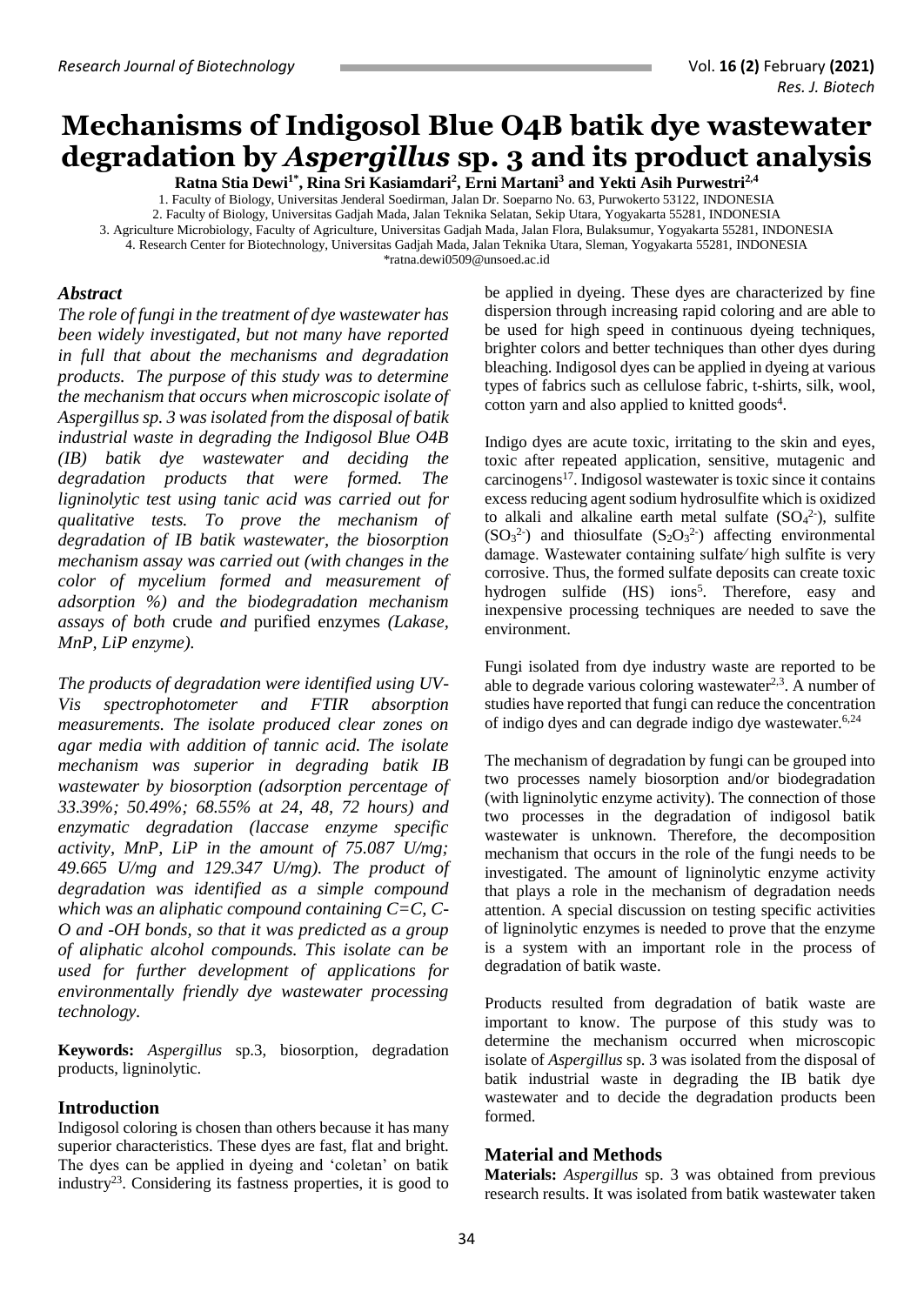from the disposal location of the batik industry and then selected from others as superior isolate<sup>12,13</sup>. Batik wastewater used in this research was indigosol blue O4B (IB). It was obtained from the batik industry in Banyumas District, Central Java, Indonesia.

#### **Methods**

**1. Preparation of isolate:** Pure culture of *Aspergillus* sp. 3 in the slant media agar was rejuvenated on Potato Dextrose Agar media in Petri dishes, incubated for five days at room temperature and then used at the next stage.

#### **2. Determination of the mechanism of degradation of IB batik wastewater by fungi** *Aspergillus* **sp. 3**

**a. Mechanism of biosorption**: The growth medium used in the adsorption mechanism is the Potato Dextrose Broth cultivation medium supplemented with 0.8% diammonium hydrogen phosphate. 75 mL of medium in 250-mL Erlenmeyer flasks were inoculated with  $3.5 \times 10^{7}$ / mL fungi spores. The inoculated medium was then incubated in a reciprocal shaker at 90 rpm for 96 hours. The fungal mycelium was harvested at the end of incubation by centrifugation using a refrigerated centrifuge and washed with distilled water. Dead biomass was made by autoclaving at  $121^{\circ}$  C for 15 minutes before harvesting the culture<sup>11</sup>.

The adsorption mechanism step was carried out using 100 mL IB batik dye wastewater in 100-mL Erlenmeyer flask added with 0.25 g biomass fungi dry weight and then incubated for 24 hours above shaker at 90 rpm. After the end of incubation, the biomass was separated by centrifugation and the concentration of dyestuff in the supernatant was measured using spectrophotometry<sup>11</sup>.

% adsorption = 
$$
\frac{Co - Ce}{Co} \times 100\%
$$

where  $Co =$  Initial concentration of solution and  $Ce = The$ solution concentration at equilibrium (mg / L).

The adsorption mechanism was known by the color change of the mycelium formed which was originally white to blue like the indigosol blue O4B dye. Color changes were seen as evidenced by microscopic shooting using a SEM microscope. The indication of adsorption is also known by the reduction in solution concentration after the decolorization process.

#### **b. Mechanism of Biodegradation:**

**1) Test enzyme activity:** The fungi of the selected isolates were grown in the PDB medium in the reciprocal shaker with a speed of 90 beats per minute for 96 hours. Mycelium grows to form pellets. The formed pellets are separated from the production medium using centrifuges. Pellets are used as an inoculum to decolorize IB batik wastewater for enzyme production. The supernatant obtained was a crude enzyme and was used to measure enzyme activity after decolorization. Crude enzyme obtained is then used in measuring enzyme activity. The enzyme activity measured was the enzyme lakasse, manganese peroxidase enzyme and lignin peroxidase enzyme activity.

Before the measurement of enzyme activity, crude enzyme production was carried out. The isolate of *Aspergillus* sp. 3 fungal inoculum was used to decolorize wastewater using PDB in room temperature shakers. After 4 days of cultivation, a small pellet is formed, this pellet is homogenized at 1500 rpm for 30 seconds. 8 ml of homogeneous pellet samples were used to inoculate the Erlenmeyer flask. IB batik dye wastewater was then added to the Erlenmeyer Flask. The culture of strain fungi was shaken out in a shaker using an Erlenmeyer flask with agitation of 90 rpm.

The sample was used to test the filtration enzyme activity. The sample was then tested for enzyme activity. The activity was measured by the enzyme is LiP, MnP, Lac.

Laccase activity was obtained by mixing 900 μl of filtrate culture with 750 μl of sodium acetate buffer 0.1 M and then added with 100 μl of syringaldazine in 0.5 mM at room temperature. Then the absorbance measurements were carried out at 525 nm. The absorbance reading for 1 minute was repeated several times until the data is good.

MnP activity was obtained by mixing 1000 μl of the filtrate culture with 1750 μl malanoic acid mM pH 4.5 and then adding 125 μl 2.6 DMP 20 mM and 125 μl manganese sulfate (MnSO4) 20 mM and then adding also with 300 μl of  $2 \text{ mM } H_2O_2$ . Subsequent absorbance measurements were carried out at 470 nm. The absorbance reading for 1 minute was repeated several times until the data is good.

The LiP activity tested was obtained by mixing with 1000 μl of filtrate culture and 300 μl of  $2mM H_2O_2$ , then adding 2000 μl of LiP buffer (Tween 80 0.5 g, veratyl alcohol 33.6 mg and 0,1 M buffer sodium tartrate solution 500 mL pH 2.9). Then the absorbance measurements were carried out at 310 nm. The absorbance reading for 1 minute was repeated several times until the data was good.

**2) Enzyme Purification**: Purification of the enzyme is called enzyme purification. This stage is through deposition of ammonium sulfate<sup>22</sup>, dialysis<sup>22</sup> and gel filtration column chromatography.

Crude enzyme was produced then to be deposited using ammonium sulfate salt to obtain saturation with concentrations of 0-20%, 20-40%, 40-60% and 60-80%. Salt was added slowly in cold conditions by continuing to stir. The mixture obtained was then centrifuged for 20 minutes at a speed of 3580 g. Protein deposits were dissolved with 0.5 M pH acetate buffer 5. The deposition fraction of ammonium sulfate at each concentration was then tested for laccase enzyme activity, MnP and LiP and protein content to determine the best ammonium sulfate fraction.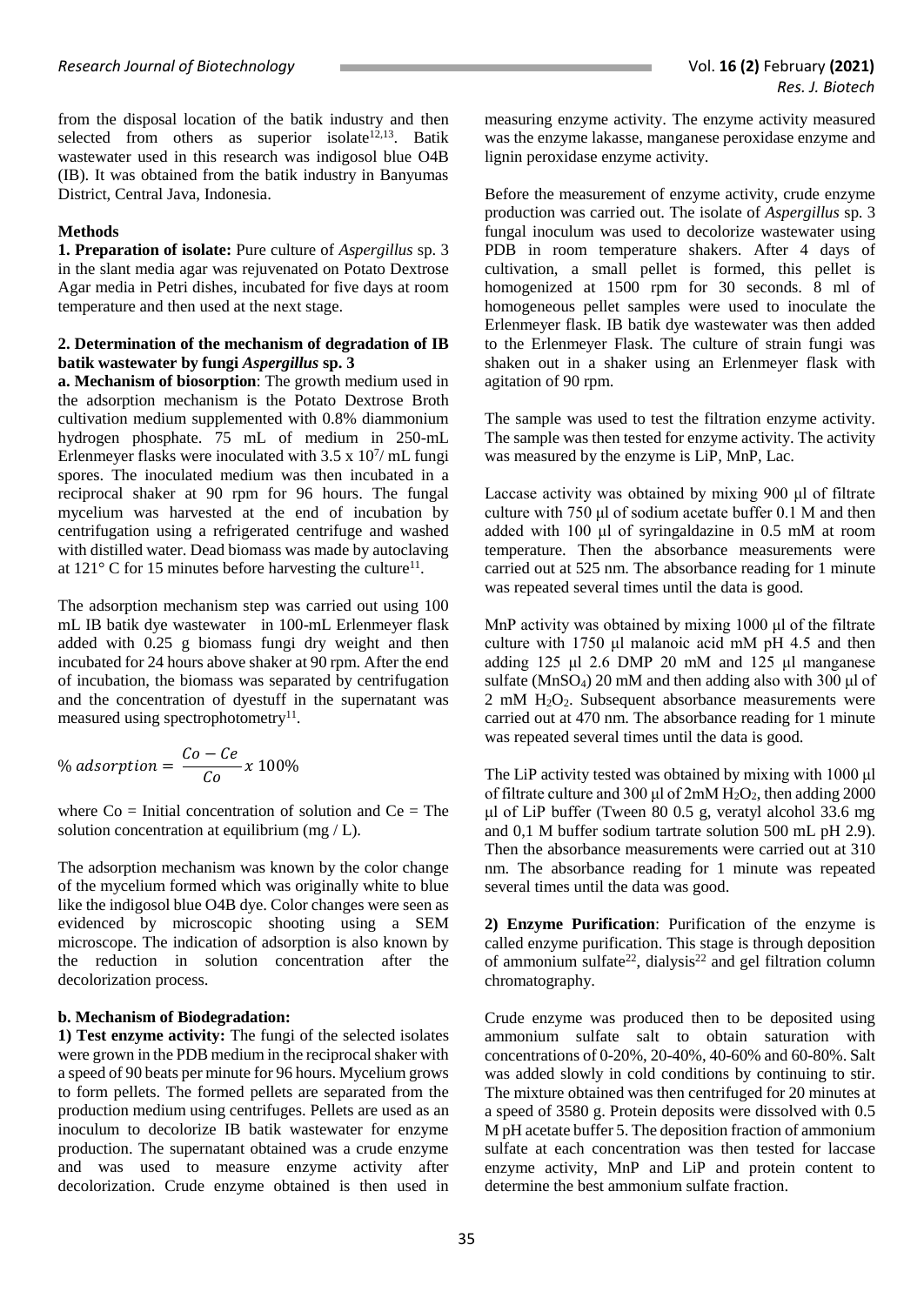Dialysis was carried out by cutting the dialysis membrane with 10 kD and washing it in running water<sup>22</sup>. The dialysis membrane was boiled in a mixture of 2% (b/v) Na-Carbonate and 0.05% (b/v) EDTA for 10 minutes. Dialysis membranes were boiled again in distilled water twice for 10 minutes each. The dialysis membrane was cooled and fastened to one end of the membrane. The fractionated ammonium sulfate extract with the highest specific activity was pipetted into the membrane.

The membrane that has been fastened was immersed in acetate buffer 0.5 M, pH 5 with a ratio of 100 times the sample volume. The dialysis process was carried out at 4° C with stirring for 9 hours with three times the replacement of the soaking buffer. Dialysis enzymes were tested for laccase, MnP and LiP activity and protein content.

The dialysis results obtained were then purified using gel filtration column chromatography<sup>18</sup>. The Sephadex G100 gel matrix in the column is slowly flown with acetate buffer 0.5 M pH 5 for rinsing. The dialysis enzyme extract was passed into a column containing Sephadex G100 and eluted with an acetate buffer 0.5 M pH 5 with a flow rate of 1.66 x 10-5 L. s -1 . Each mL of the fraction formed was analyzed for the activity of lakase enzymes, MnP and LiP and their protein content.

**3) Determination of specific activities of purified enzymes**: Specific activity test aims to determine the size of laccase, MnP and LiP produced by isolate of *Aspergillus* sp. 3 fungi. The results are expressed by U/mg which proves that the *Aspergillus* sp. 3 produces an enzyme of a number of values obtained. These results also assume the extent of the role of the three enzymes in decolorizing IB batik wastewater.

Protein values were calculated using the Bradford method<sup>7</sup>. The test solution (enzyme fraction) of 5 μL was mixed with 100 μL of Bradford solution in cuvette. The mixture is homogenized for 10 seconds. The mixture was left to stand for 10 minutes and then measure its absorbance at a wavelength of 595 nm. The standard used is bovine serum albumin (BSA) with a concentration of 0-100 ppm.

**3. Product Analysis results from degradation of IB batik wastewater by** *Aspergillus* **sp. 3 fungi:** *Aspergillus* sp. 3 fungi are grown at optimum conditions. After incubation, filtration is then carried out. The solution obtained was accommodated in a sterile Erlenmmeyer flask and then used for identification using a UV-Vis spectrophotometer $8$  and  $FTIR^{19}$ .

Identification of the products resulting from degradation using a UV-Vis spectrophotometer was carried out to see changes in the spectrum. Measure absorbance with a UV-Vis spectrophotometer at one minute intervals for 30 minutes. Absorption of the spectrum between 275 and 800 nm is recorded during decolorization.

FTIR identification is used to study changes in dye structure before and after degradation. The 50 ml solution of the degradation solution sample was characterized using a Fourier Transform Infrared Spectrometry (FTIR) spectrometer. The wavelength range used was 400-4600 / cm.

## **Results and Discussion**

**1. Determination of the degradation mechanism of IB batik wastewater by fungi** *Aspergillus* **sp. 3:** 

**a. Mechanism of biosorption:** The biomass of fungi was used to study their capacity to adsorb dye from its solution $11$ . The presence of dead mycelium was used to prove the existence of decolorization mechanism through adsorption because with the death of the cell, there was no enzyme involvement in decolorization so that only adsorption event occurred.

The pellet surface observations of *Aspergillus* sp. 3 were incubated within 24, 48 and 72 hours and presented in figure 1. Pellets appear to be colored blue when compared to control isolates without the addition of IB batik wastewater. Since the incubation of the first day, the blue color has begun to stick both of pellet surface and cell wall. This proves that the adsorption mechanism occurs during incubation.

Evidence of adsorption was also shown in observations using SEM. SEM microscopy has been used as a tool for biosorbent characterization <sup>21</sup> because it can show the  $accumulation$  of dyes on the surface<sup>11</sup>. The optical microscopic image of *Aspergillus* sp. 3 was shown in figure 2. The SEM image supports the proof of the adsorption of IB batik wastewater.

Before the treatment, it showed the morphology of mycelium surface which looked smooth; no particles were stuck and irregular with a large area for dye surface interactions. Significant changes occurred in the morphology of mycelium surface and became compact after adsorption of IB batik wastewater. SEM images showed colored molecules. IB batik wastewater was adsorbed in a completed form. The surface of the mycelium looked rough and there were particles stuck.

Proving the existence of an adsorption mechanism that occurs, out further treatment was carried out by calculating the percentage of dead mycelium adsorption so as not to be affected by cell metabolic activity. The results of the percentage of adsorption obtained were presented in figure 4. The percentage of adsorption increased with incubation time. The average value obtained was 33.39% on the first day, then 50.49% on the second day and 68.55% on the 3rd day.

The observation of dead mycelium surface was also done to ensure the mechanism occurred. Microscopic appearance of dead mycelium after decolorization could be seen in figure 4.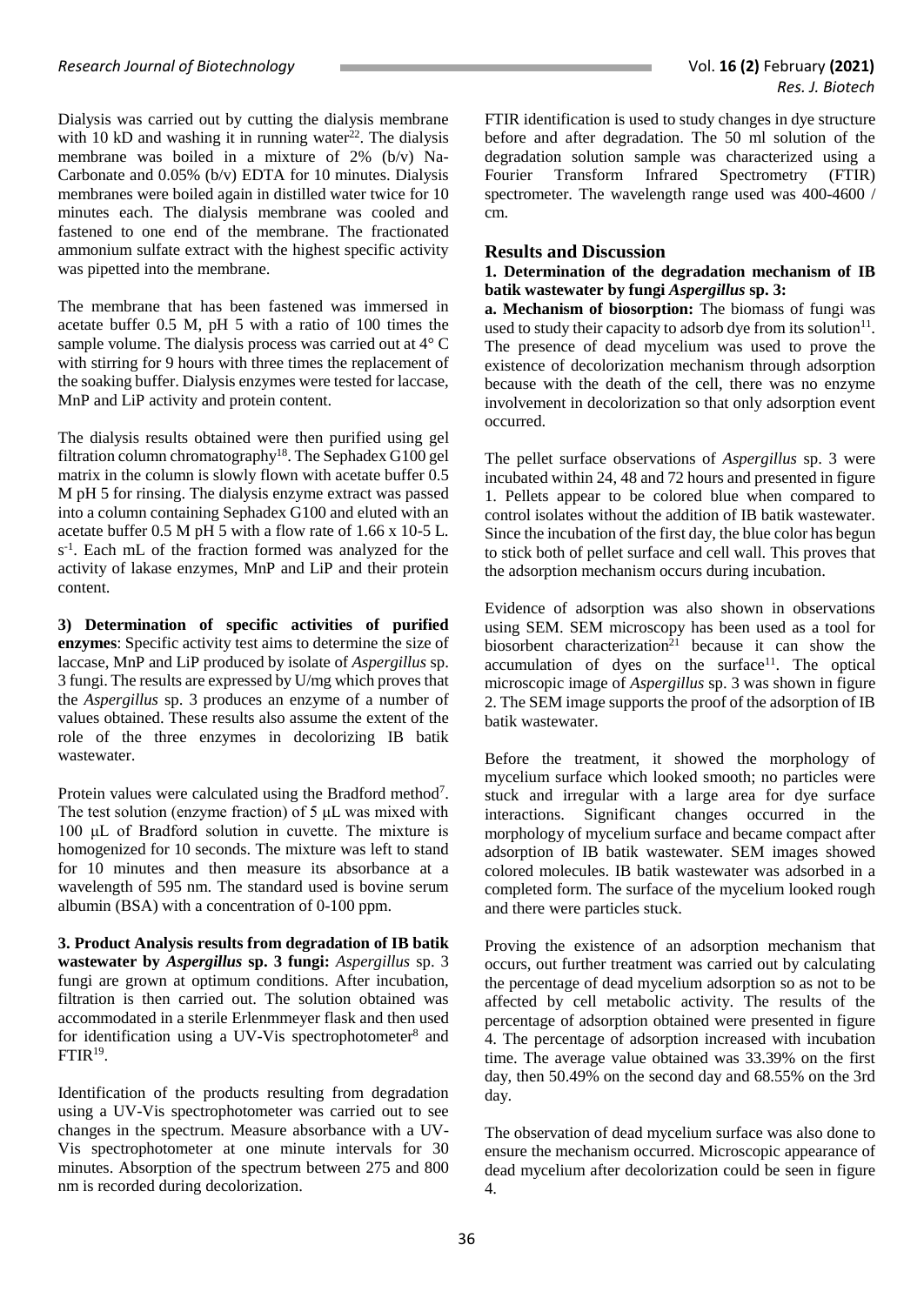

**Figure 1: Pellet surface of** *Aspergillus* **sp. 3 on mycelium without treatment of (A) IB batik wastewater, (B) 24 hours, (C) 48 hours and (D) 72 hours incubation time.**



**Figure 2: SEM of** *Aspergillus* **sp. 3. Isolate of** *Aspergillus* **sp. (A) 3 before and (B) after decolorization treatment at magnification 7500x.**



**Figure 3: Percentage of** *Aspergillus* **sp. 3 adsorption at dead mycelium.**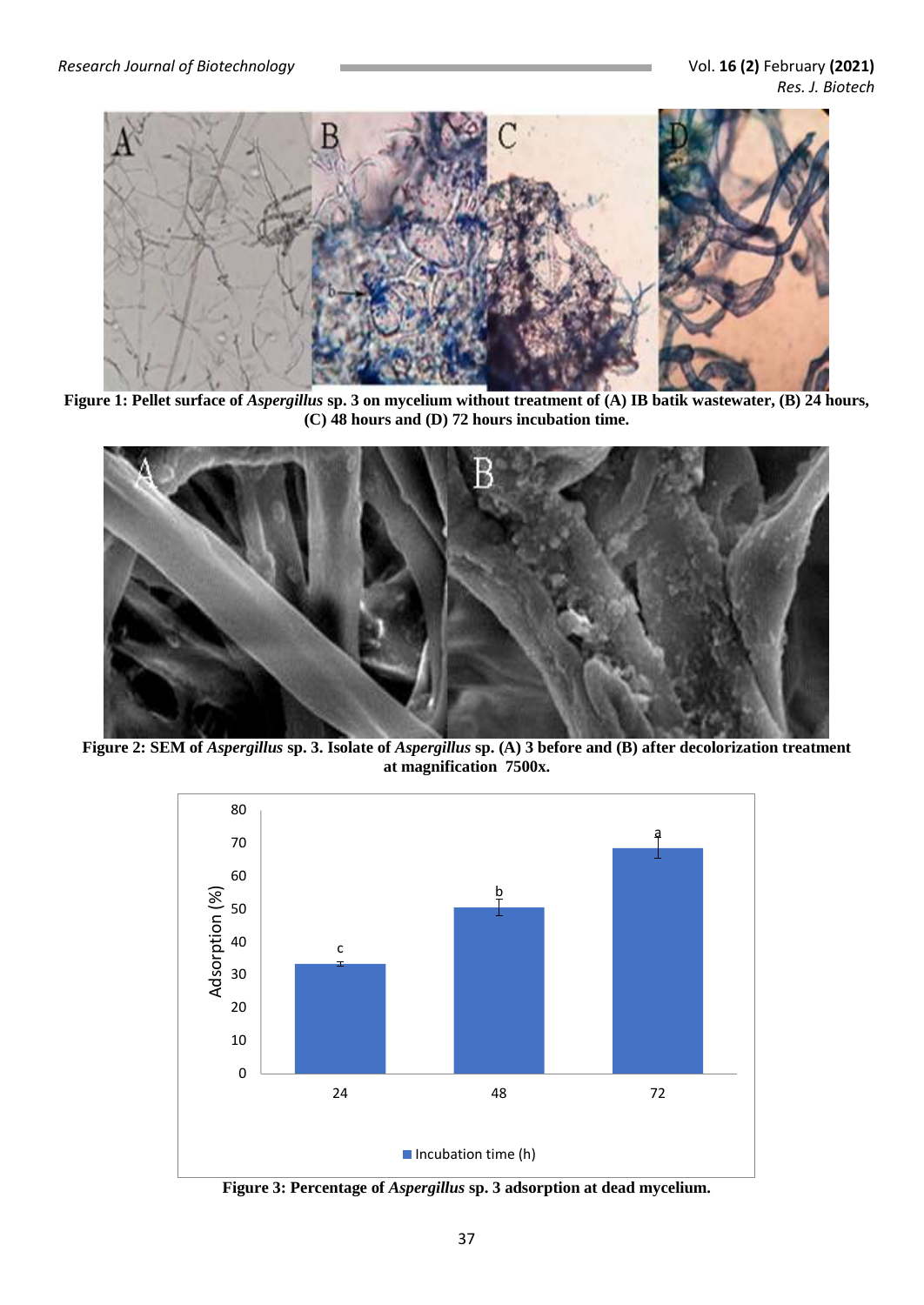

**Figure 4: Dead mycelium after decolorization. The dye was adsorbed on (a) the cell surface, the dye accumulates in (b) the cytoplasm.**

The image provides information telling about the dead mycelium with presence of dyes that stick to the surface of the mycelium and also the presence of dyes entering the cytoplasm. This indicated that the mechanism occurred during degradation was a biosorption mechanism either adsorption or intracellular accumulation. Biosorption can be classified as adsorption/cell surface precipitation and intracellular accumulation depending on location of adsorbate<sup>15</sup>. The adsorption surface is generally assisted through ionic, chemical and physical interactions.

Figure 4 showed the mycelium after adsorption process. This showed that the dye molecule was adsorbed on the cell surface. The cell wall of fungi contains large sources of chitin, chitosan, â-1,3-D-glucan, â-1,6-D-glucan and mannoprotein on different functional groups such as carboxyl, amine, hydroxyl, phosphate and sulfonate<sup>11</sup>. The presence of amino groups, carboxyl, hydroxyl, phosphate and sulfonates in biomass can interact with dyes. Therefore, the initial attachment to the dye molecule with the cell surface follows a complex pattern.

The dye adsorption of batik IB wastewater on biomass occurs through (1) chemical interactions between colored molecules and fungi cell wall components, (2) electrostatic interactions between dye molecules and electron-rich sites on the cell surface and (3) weak physical forces such as hydrogen bonds and van der Cell walls interact between

hydrophobic parts of colored molecules (for example, aromatic rings) and biomass polysaccharides.

During the incubation in this study, it can be observed that the color of IB batik wastewater changes from blue to a clear color. It relates to previous research that the color of the solution changes from blue to light blue to a clear color, as in controls without dyes because of the activity of laccase enzymes that is able to oxidize indigo dyes $24$ .

The mechanism of biodegradation is a breakdown of dyes which involve activity of various enzymes<sup>1</sup>. Measurements of enzyme activity in this study were carried out to prove the mechanism of biodegradation and to know the enzymes which play a role in the decolorization of IB batik wastewater. It is known that fungal enzymes such as laccase (Lac), manganese peroxidase (MnP), lignin peroxidase (LiP) play a role to degrade dyes<sup>20</sup>. The activity of LiP, MnP and Lac enzymes assayed on crude enzyme can be seen in tables 1, 2 and 3.

Based on table 1, it can be seen that laccase activity in crude enzyme was 11,666.67 (U) where the specific activity was 58.39 (U/mg). Table 2 informed that the magnitude of MnP enzyme activity was 5,256.048 (U) with a specific activity of 26,307 (U/mg) and table 3 showed for LiP has an enzyme activity of 156,838.7(U) with specific activity 784,98 (U / mg).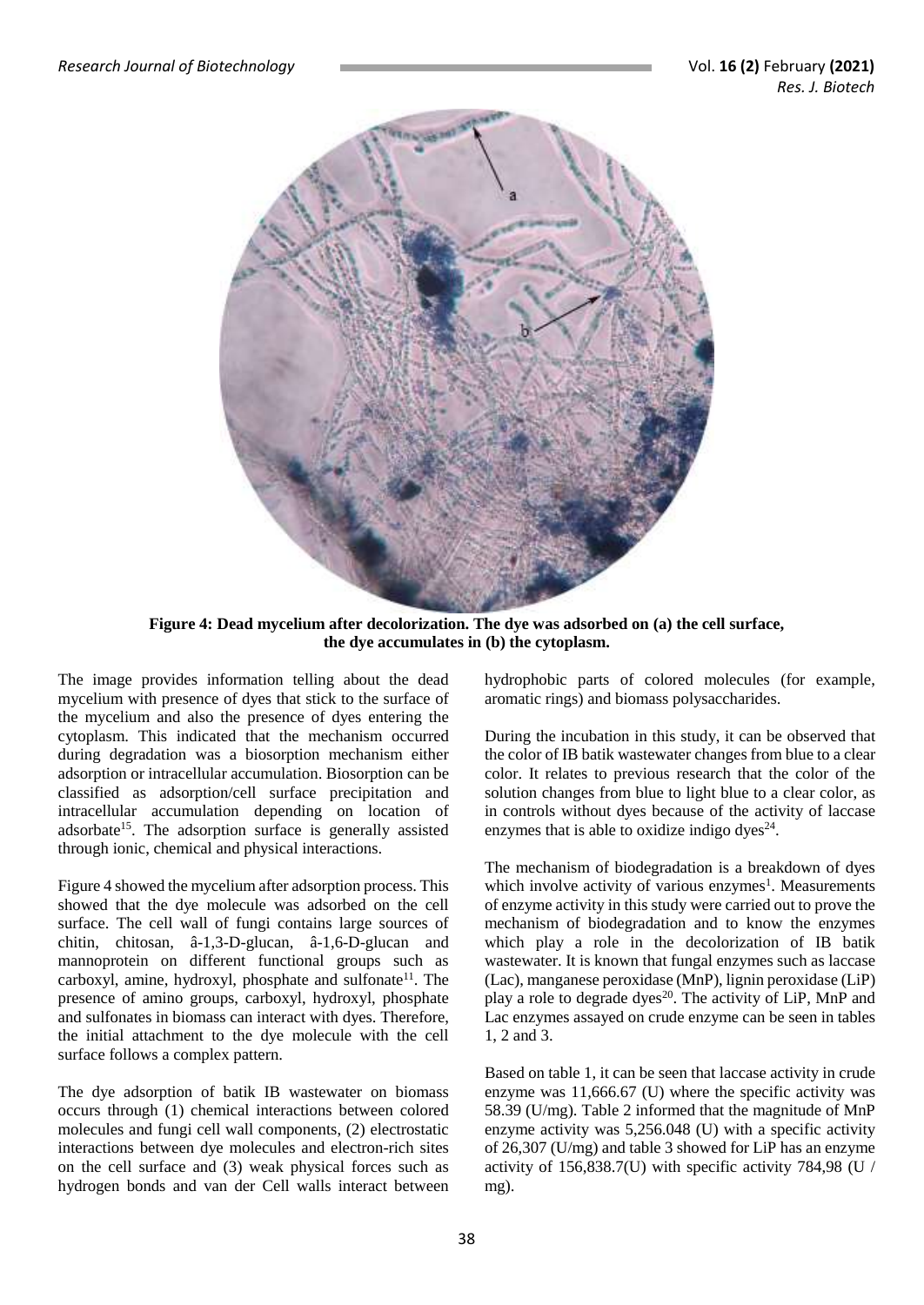Test results of specific activities of laccase, MnP and LiP enzymes were presented in table 1, 2 and 3. The data in the table proved that there was an increase in activity after enzyme purification from dialysis level to chromatographic column. The laccase enzyme specific activity increased from 58.39 to 148.39 and then to 1091.02 U/mg. Similarly, the peroxidase enzyme increased from 26.31 to 26.44 and 198.66 U/mg for MnP and 784.98 to 3682.4 and 5638.21 U/mg for LiP.

### **2. Product Analysis results from degradation of IB batik wastewater by** *Aspergillus* **sp. 3 fungi:**

**UV-VIS**: The analysis of products from degradation using a UV-Vis spectrophotometer was carried out to see changes in the maximum absorption spectrum. Changes in peak spectrum occured during decolorization. The UV-Vis spectrophotometer showed a sharp new peak at different wavelengths than the wavelength before the degradation process.

Figure 5 presented graphical form at the visible wavelength. The results of UV-Vis analysis of IB batik wastewater samples before decolorization showed a peak detected at a wavelength of 604.5 nm (Figure 5a). The curve in figure 5a showed the maximum wavelength seen in IB batik

wastewater but was not seen in the decolorization results. The peaks seen in IB batik wastewater were not seen in decolorization results with isolate of *Aspergillus* sp. 3. Figure 5b showed that the decolorization solution showing a peak that cannot be detected at the visual wavelength (400- 750 nm). The peak was in the UV wave at a wavelength of 345 nm. This showed that there was a degradation characterized by the loss of peaks and the existence of other compound with the appearance of new peak.

Figure 5 indicated the degraded IB batik wastewater sample showing undetectable peaks at wavelengths of 400 and 800 nm. This proved that after the decolorization assay, there was a reading shift in the wavelength. The occurrence of a wavelength shift also showed degradation. This shift caused the structure of the IB batik wastewater changed and conjugated bond decreased, resulting in a shift in the wavelength toward a shorter wavelength<sup>25</sup>.

**FTIR**: FTIR was used to characterize and identify functional groups of IB batik wastewater before and after treatment using isolate of *Aspergillus* sp. 3. The FTIR spectrum in both samples was measured on absorption bands at 400-4000  $cm^{-1}$ .

| Table 1                                                            |
|--------------------------------------------------------------------|
| Stages of laccase enzyme purification from superior fungi isolates |

| <b>Stage</b>    | <b>Volume</b><br>(ml) | enzyme<br><b>Activity (U)</b> | Protein<br>(mg/ml) | total<br>protein<br>(mg) | <b>Spesific</b><br><b>Activity</b><br>(U/mg) | (%)   | <b>Purification</b><br>factor |
|-----------------|-----------------------|-------------------------------|--------------------|--------------------------|----------------------------------------------|-------|-------------------------------|
| Crude enzyme    | 1000                  | 11,666.67                     | 0.19               | 199.8                    | 58.39                                        | 100   |                               |
|                 |                       |                               |                    |                          |                                              |       |                               |
| <b>Dialisis</b> | 25                    | 1,316.24                      | 0.36               | 8.87                     | 148.39                                       | 11.28 | 2.54                          |
| Kromatografi    | 7.5                   | 255.77                        | 0.01               | 0.23                     | 1,091.02                                     | 2.19  | 18.68                         |
| kolom           |                       |                               |                    |                          |                                              |       |                               |
|                 |                       |                               |                    |                          |                                              |       |                               |

**Table 2 Stages of MnP enzyme purification from superior fungi isolates**

| <b>Stage</b>    | Volume<br>(ml) | enzyme<br><b>Activity (U)</b> | Protein<br>(mg/ml) | <b>Total</b><br>protein | <b>Spesific</b><br><b>Activity</b> | (0/0) | <b>Purification</b><br>factor |
|-----------------|----------------|-------------------------------|--------------------|-------------------------|------------------------------------|-------|-------------------------------|
|                 |                |                               |                    | (mg)                    | (U/mg)                             |       |                               |
| Crude enzyme    | 1000           | 5,256.05                      | 0.199              | 199.8                   | 26.31                              | 100   |                               |
| <b>Dialisis</b> | 25             | 234.57                        | 0.355              | 8.87                    | 26.44                              | 4.46  | 1.01                          |
| Kromatografi    | 7,5            | 13.97                         | 0.009              | 0.07                    | 198.66                             | 0.27  | 7.55                          |
| kolom           |                |                               |                    |                         |                                    |       |                               |

**Table 3 Stages of LiP enzyme purification from superior fungi isolates**

| <b>Stage</b>       | Volume<br>(ml) | enzyme<br><b>Activity (U)</b> | <b>Protein</b><br>(mg/ml) | <b>Total</b><br>protein<br>(mg) | <b>Spesific</b><br><b>Activity</b><br>(U/mg) | $\frac{6}{6}$ | <b>Purification</b><br>factor |
|--------------------|----------------|-------------------------------|---------------------------|---------------------------------|----------------------------------------------|---------------|-------------------------------|
| Crude enzyme       | 1000           | 156,838.70                    | 0.19                      | 199.8                           | 784.98                                       | 100           |                               |
| <b>Dialisis</b>    | 25             | 32,662.90                     | 0.36                      | 8.87                            | 3,682.40                                     | 20.83         | 4.69                          |
| Kromatografi kolom | 7.5            | 396.53                        | 0.01                      | 0.07                            | 5,638.21                                     | 0.25          | 7.18                          |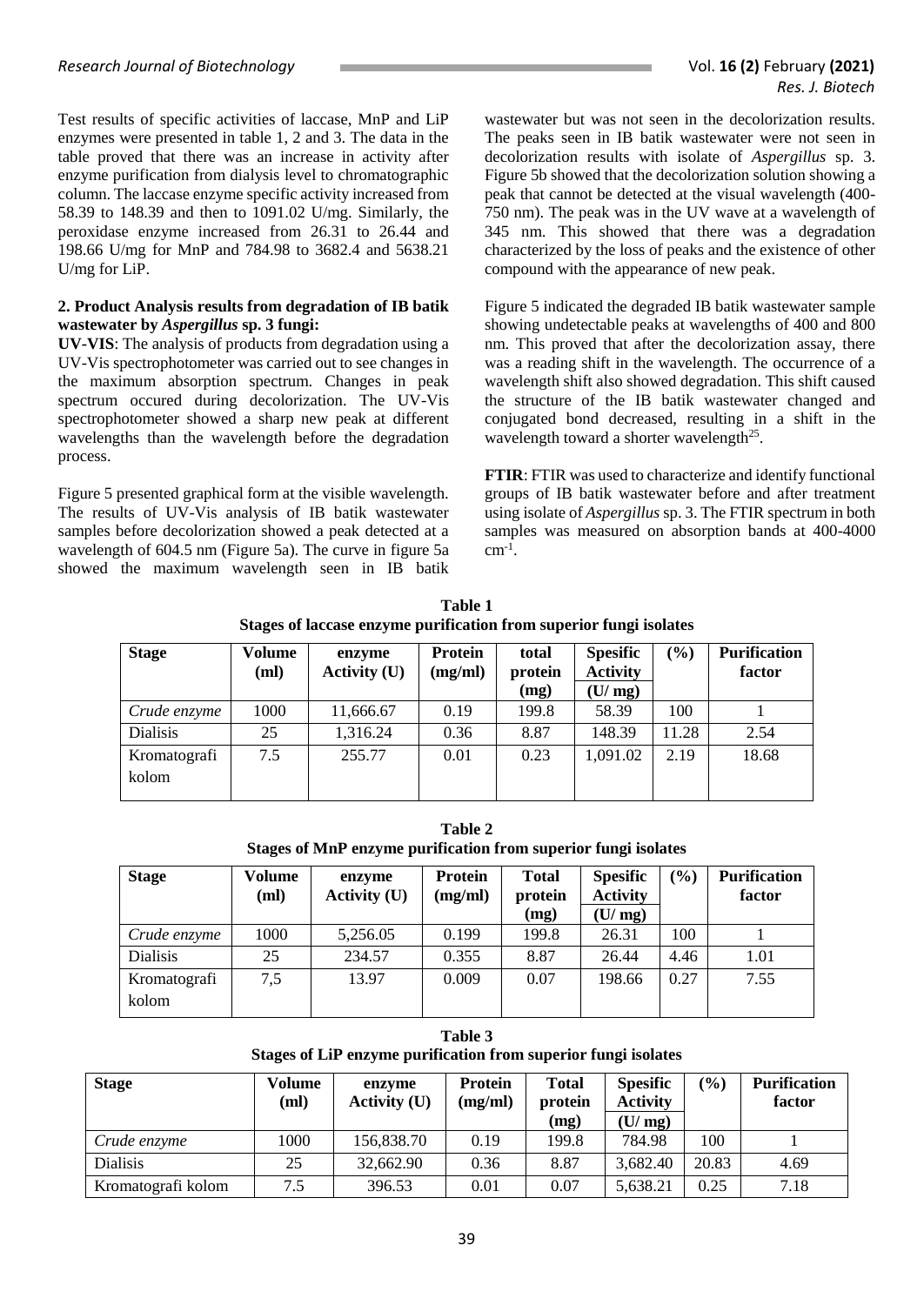

**Figure 5: Spectra UV-Vis of IB batik wastewater (a) before and (b) after treatment using** *Aspergillus* **sp. 3.**

**Table 4 Spectra of FTIR IB batik wastewater before and after degradation using isolate of Aspergillus sp.3**

| <b>Sample</b>        | Number of Waves $(cm-1)$       | <b>Functional groups</b>        |
|----------------------|--------------------------------|---------------------------------|
| IB batik wastewater  | 501.49, 555.50, 594.08, 617.22 | <b>C-Br</b> Association         |
|                      | 1519.91, 1543.05, 1558.48      | Aromatic and aliphatic groups   |
|                      |                                | (stretch $C = C$ ) and $C = N-$ |
|                      | 1697.36                        | Cluster N-H                     |
|                      | 3734.19                        | Hydroxyl group (O–H).           |
| Degradation products | 1635.67                        | Aliphatic $C = C$               |
|                      | 2108.38                        | C-O stretch group               |
|                      | 3332.05                        | $-OH$ stretch                   |

Figure 6 and table 4 showed FTIR spectra of IB batik wastewater before and after degradation. FTIR spectra data in figure 6a for IB batik wastewater showed the presence of several absorption bands. Absorption bands that appear in IB batik wastewater samples were 501.49; 555.50; 594.08; 617.22, 1519.91; 1543.05: 1558.48, 1697.36, 3734.19 cm-1 .

Absorption band at wave number 501.49; 555.50; 594.08; 617.22 cm-1 indicates the presence of C-Br bonds. As also reported by researchers, alkyl halide is recognized by the appearance of absorption bands in the region of 200-750 cm<sup>-1</sup>, especially in the area of 500-680 cm<sup>-1</sup> for C-Br<sup>23-26</sup>.

The analysis results in figure 6a also show the absorption bands of aromatic and aliphatic groups (strain C=C) and C=N– appearing at wave number 1519.91, 1543.05, 1558.48  $cm<sup>-1</sup>$ . According to Clifford et al<sup>10</sup>, at wave number 1675-1500 cm-1 there is a C=C (aliphatic and aromatic) strain and a C=N– strain. The peak caused by stretching vibrations of C=C) and C=N– was located in the wave number 1690-1600 cm-1 . The aromatic ring shows peaks in the region of 1650- 1450 cm-1 and with a low degree of substitution shows the peaks at 1600, 1580, 1500 and 1450 cm<sup>-1 9,16,26,27,29</sup>.

The wave number of  $1697.36$  cm<sup>-1</sup> showed the absorption of the N–H group which was a special structure of Indigosol. The absorption band at 3734.19 cm<sup>-1</sup> showed the presence of the hydroxyl group (O-H). Amide bonds to a number of waves  $1670-1700$  cm<sup>-1</sup> and the wavenumber  $3750$  -  $3000$  cm<sup>-</sup> 1 show a stretch of –OH. 9,14,16, 26-29

FTIR spectra data from degradation products which are IB batik waste after treatment using *Aspergillus* sp.3 were presented in figure 6b. The absorption bands that emerged from the degradation product were different than before treatment. These results indicated the loss of the functional groups of the dye structure. The degradation products showed that there were only three absorption bands remaining namely 1635.67, 2108.38 and 3332.05 cm-1 .

Aliphatic group or strain C=C is located in the frequency of the wave number  $1675-1500$  cm<sup>-1 10</sup>. Wave number 2108.38 cm-1 that appears with an intensity of 95.931% was a C–O stretching group. The C–O stretching group at the wave number  $2108 \text{ cm}^{-1}$  <sup>30</sup>.  $-OH$  stretching appeared to be read in the region of wave number  $3332.05$  cm<sup>-1</sup> with an intensity of 45.806%. –OH stretching at absorption from 3750-3000  $cm^{-1}.10$ 

Based on the results of the FTIR analysis, it can be assumed that in the indigosol blue O4B colorant contained in the IB wastewater, there were aliphatic, aromatic and C–Br alkyl halide groups and NH groups while after the treatment there are only three functional groups namely C=C, C–O groups and –OH while the typical Indigosol groups namely aromatic, NH and Br did not appear. This indicated that there was a degradation process by *Aspergillus* sp. 3. This isolate breaks the aromatic bond, C–Br alkyl halogen and –NH into simpler compounds. The compound has a bond from the remaining three groups which are predicted as alkenes with hydroxyl groups to become alkenol (CH4=C–OH).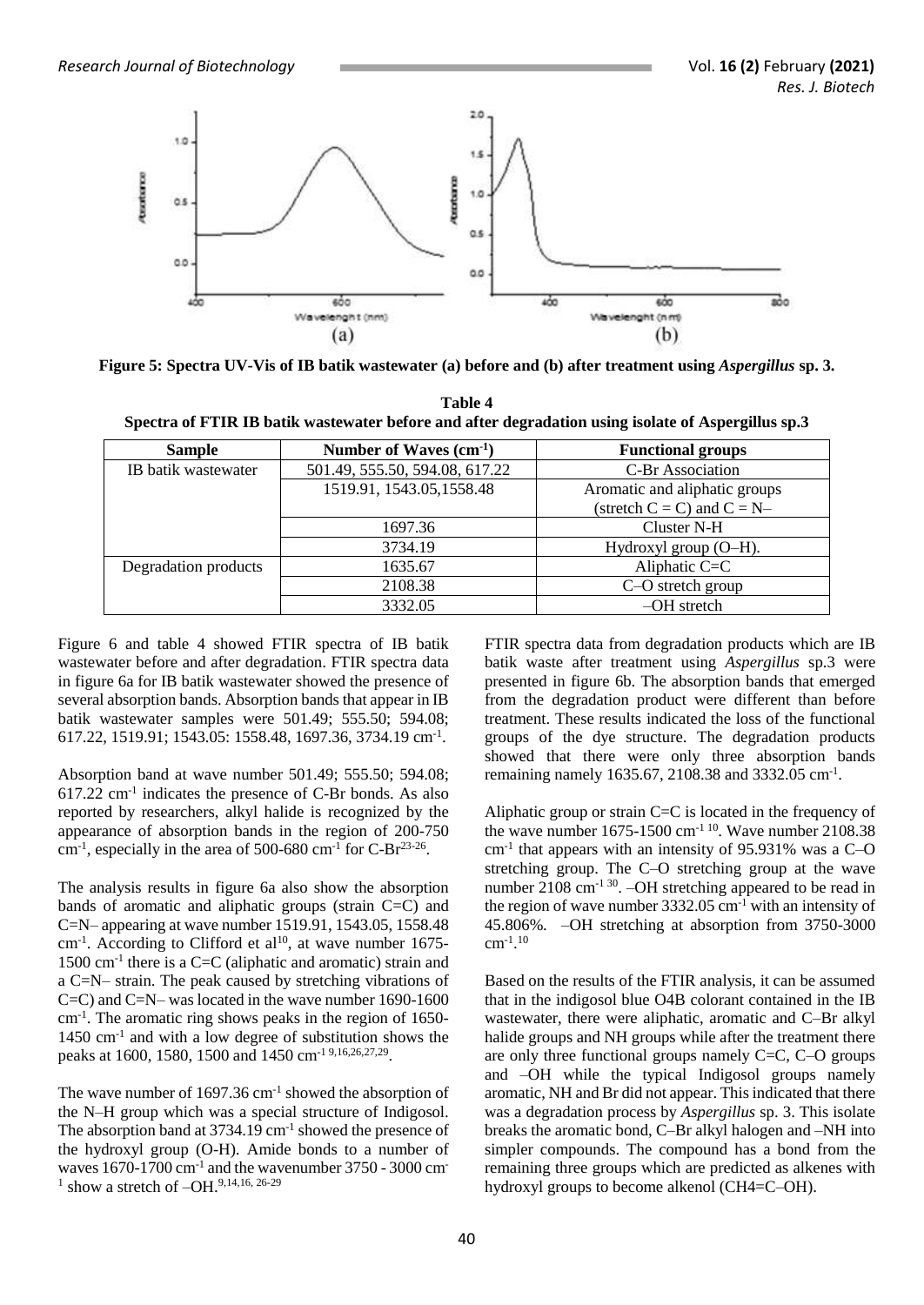

**Figure 6: FTIR spectrum (a) before degradation and (b) degradation products IB batik wastewater using isolate of** *Aspergillus* **sp. 3**

# **Conclusion**

The mechanism of isolate of *Aspergillus* sp. 3 in degrading IB batik wastewater was by using biosorption (adsorption) and biodegradation (enzymatic). Decolorization value with the mechanism of degradation through adsorption at 24, 48, 72 hours was 33, 39%; 50.49%; and 68.55%. Extracellular enzymes that were predominantly involved in degradation were LiP, MnP and laccase.

Purified enzymes on column chromatography from isolate had specific activities of laccase, MnP, LiP up to 1,091.02, 198.66 and 5,638.21 U / mg. The product of degradation was identified as a simple compound named aliphatic compound containing C=C, C–O and –OH bonds predicted as aliphatic alcohol compound group.

#### **Acknowledgement**

This research was funded by Directorate of Research and Community Service, Directorate General of Research and Development Strengthening with the Doctoral Dissertation Research scheme.

# **References**

1. Aksu Z. and Donmez G.A., Comparative study on the biosorption characteristics of some yeasts for Remazol Blue reactive dye, *Chemosphere*, **50**, 1075–1083 (**2003)**

2. Ali N., Hameed A., Ahmed S. and Khan A.G., Decolorization of structurally different textile dyes by *Aspergillus niger* SA1, *World J Microbiol Biotechnol,* **24**, 1067–1072 **(2008)**

3. Ali N., Hameed A., Siddiqui M.F., Ghumro P.B. and Ahmed S., Application of *Aspergillus niger* SA1 for the enhanced bioremoval of azo dyes in Simulated Textile Effluent, *African Journal of Biotechnology*, **8(16)**, 3839-3845 **(2009)**

4. Anonim, Indigo Sol Vat, http://www.jagson.com/indigo-solvat.php, Accessed 5/27/2016 **(2011)**

5. Blackburn R.S., Bechtold T. and John P., The development of indigo reduction methods and pre‐reduced indigo products, *Coloration Technology*, **125(4)**, 193-207 (**2009)**

6. Balan D.S. and Monteiro R.T., Decolorization of textile indigo dye by ligninolytic fungi, *J Biotechnol,* **89**, 141–145 **(2001)**